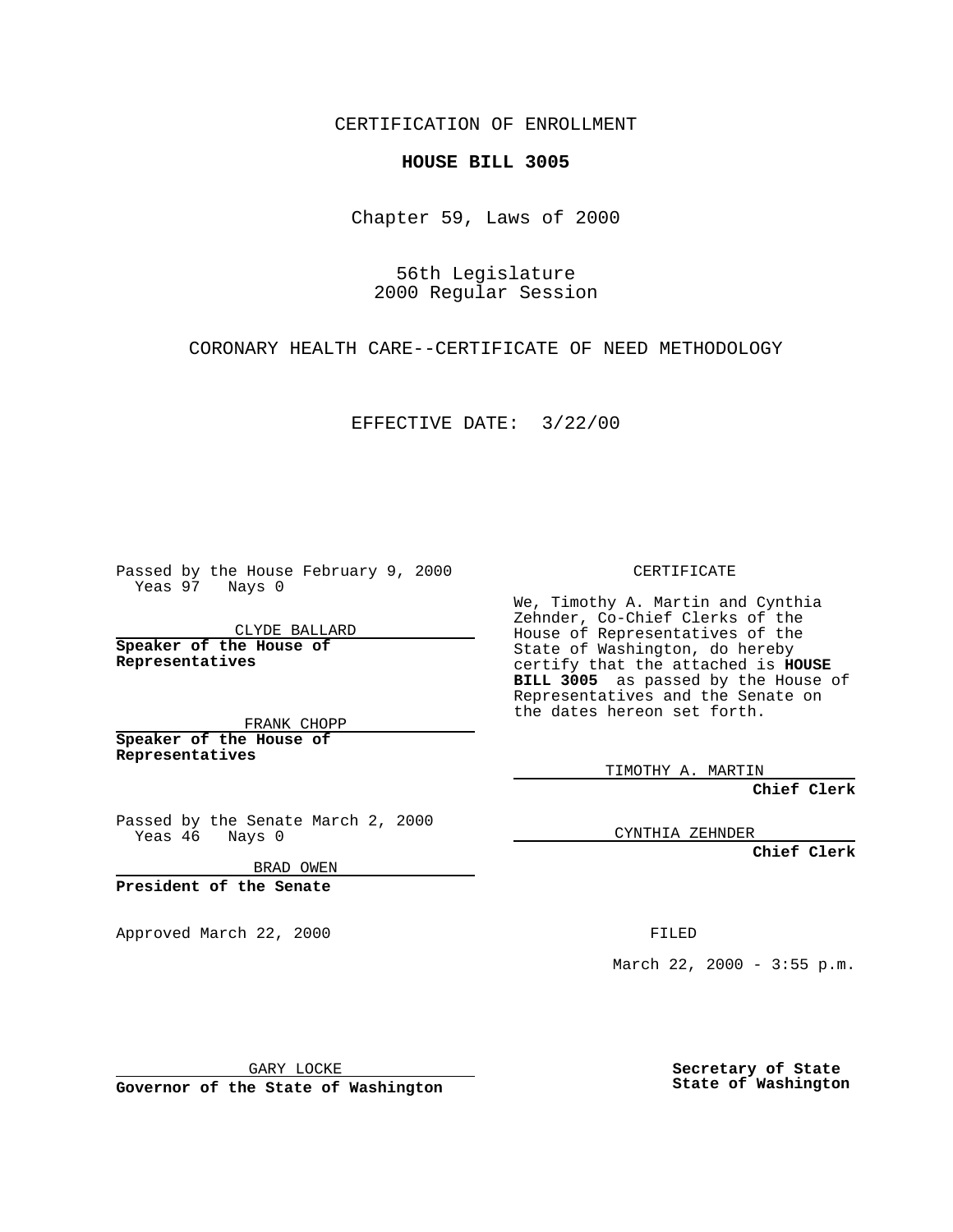## **HOUSE BILL 3005** \_\_\_\_\_\_\_\_\_\_\_\_\_\_\_\_\_\_\_\_\_\_\_\_\_\_\_\_\_\_\_\_\_\_\_\_\_\_\_\_\_\_\_\_\_\_\_

\_\_\_\_\_\_\_\_\_\_\_\_\_\_\_\_\_\_\_\_\_\_\_\_\_\_\_\_\_\_\_\_\_\_\_\_\_\_\_\_\_\_\_\_\_\_\_

Passed Legislature - 2000 Regular Session

**State of Washington 56th Legislature 2000 Regular Session By** Representatives Grant, Mastin, Keiser and Santos

Read first time 01/25/2000. Referred to Committee on Health Care.

 AN ACT Relating to revising the methodology applied to certificates 2 of need for rural coronary health centers; creating new sections; providing an expiration date; and declaring an emergency.

BE IT ENACTED BY THE LEGISLATURE OF THE STATE OF WASHINGTON:

 NEW SECTION. **Sec. 1.** The legislature finds that cardiovascular disease is the leading cause of death in Washington state, accounting for approximately forty-two percent of all deaths. The legislature also finds that many of these deaths can be prevented or delayed by reducing risk factors and improving access to services. Some rural areas, such as Walla Walla county, have a disproportionately high average annual rate for heart disease while lacking access to available life-saving medical resources. The legislature further finds that access to quality coronary tertiary health care services must be assured, especially for rural communities.

 NEW SECTION. **Sec. 2.** (1) The department of health shall revise the methodology applied to certificate of need applications for the tertiary health services of open heart surgery, therapeutic cardiac catheterization, and percutaneous translumenal coronary angioplasty.